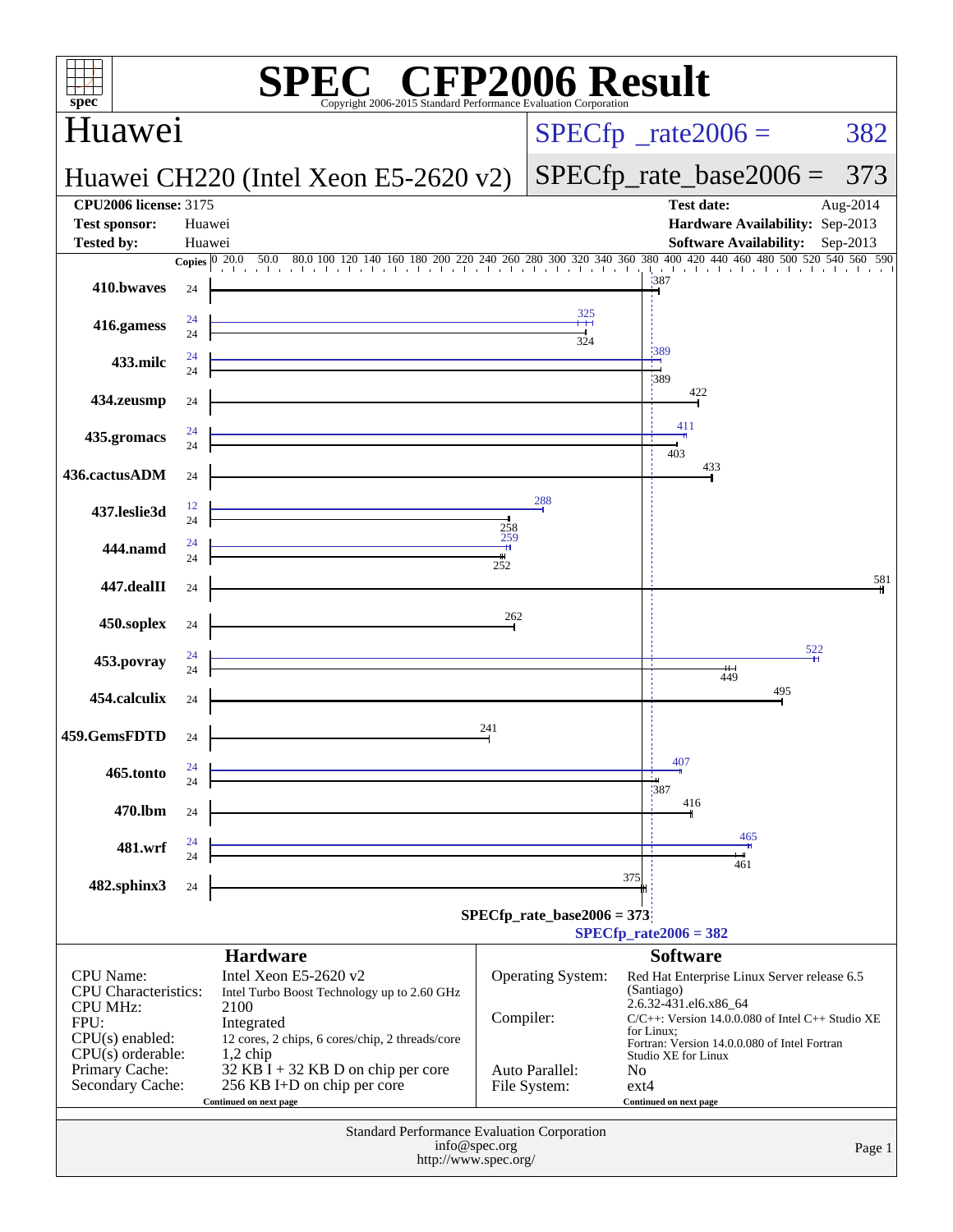

### Huawei

### $SPECTp_rate2006 = 382$

Huawei CH220 (Intel Xeon E5-2620 v2)

## [SPECfp\\_rate\\_base2006 =](http://www.spec.org/auto/cpu2006/Docs/result-fields.html#SPECfpratebase2006) 373

**[CPU2006 license:](http://www.spec.org/auto/cpu2006/Docs/result-fields.html#CPU2006license)** 3175 **[Test date:](http://www.spec.org/auto/cpu2006/Docs/result-fields.html#Testdate)** Aug-2014 **[Test sponsor:](http://www.spec.org/auto/cpu2006/Docs/result-fields.html#Testsponsor)** Huawei **[Hardware Availability:](http://www.spec.org/auto/cpu2006/Docs/result-fields.html#HardwareAvailability)** Sep-2013 **[Tested by:](http://www.spec.org/auto/cpu2006/Docs/result-fields.html#Testedby)** Huawei **[Software Availability:](http://www.spec.org/auto/cpu2006/Docs/result-fields.html#SoftwareAvailability)** Sep-2013 Iun level 3 (multi-user)

[L3 Cache:](http://www.spec.org/auto/cpu2006/Docs/result-fields.html#L3Cache) 15 MB I+D on chip per chip<br>Other Cache: None [Other Cache:](http://www.spec.org/auto/cpu2006/Docs/result-fields.html#OtherCache) [Memory:](http://www.spec.org/auto/cpu2006/Docs/result-fields.html#Memory) 128 GB (16 x 8 GB 2Rx8 PC3-12800R-11, ECC) [Disk Subsystem:](http://www.spec.org/auto/cpu2006/Docs/result-fields.html#DiskSubsystem) 1 x 300 GB SAS, 10K RPM [Other Hardware:](http://www.spec.org/auto/cpu2006/Docs/result-fields.html#OtherHardware) None

| <b>System State:</b><br>Base Pointers: | Run l<br>32/64 |
|----------------------------------------|----------------|
| Peak Pointers:                         | 32/64          |
| Other Software:                        | None           |
|                                        |                |

 $2/64$ -bit  $2/64$ -bit

| <b>Results Table</b> |               |                |       |                |                  |                |       |               |                                                                                                          |              |                |              |                |              |
|----------------------|---------------|----------------|-------|----------------|------------------|----------------|-------|---------------|----------------------------------------------------------------------------------------------------------|--------------|----------------|--------------|----------------|--------------|
|                      |               |                |       |                | <b>Base</b>      |                |       | <b>Peak</b>   |                                                                                                          |              |                |              |                |              |
| <b>Benchmark</b>     | <b>Copies</b> | <b>Seconds</b> | Ratio | <b>Seconds</b> | Ratio            | <b>Seconds</b> | Ratio | <b>Copies</b> | <b>Seconds</b>                                                                                           | <b>Ratio</b> | <b>Seconds</b> | <b>Ratio</b> | <b>Seconds</b> | <b>Ratio</b> |
| 410.bwayes           | 24            | 842            | 387   | 841            | 388l             | 842            | 387   | 24            | 842                                                                                                      | 387          | 841            | 388          | 842            | 387          |
| 416.gamess           | 24            | 1449           | 324   | 1449           | 324              | 1448           | 325   | 24            | 1479                                                                                                     | 318          | 1422           | 331          | 1445           | 325          |
| $433$ .milc          | 24            | 566            | 390   | 566            | 389              | 566            | 389   | 24            | 566                                                                                                      | 389          | 566            | 389          | 566            | 390          |
| 434.zeusmp           | 24            | 519            | 421   | 517            | 422              | 518            | 422   | 24            | 519                                                                                                      | 421          | 517            | 422          | 518            | 422          |
| 435.gromacs          | 24            | 425            | 403   | 425            | 403              | 425            | 403   | 24            | 416                                                                                                      | 412          | 419            | 409          | 417            | 411          |
| 436.cactusADM        | 24            | 662            | 433   | 661            | 434              | 663            | 433   | 24            | 662                                                                                                      | 433          | 661            | 434          | 663            | 433          |
| 437.leslie3d         | 24            | 872            | 259   | 878            | 257              | 874            | 258   | 12            | 392                                                                                                      | 288          | 392            | 288          | 393            | 287          |
| 444.namd             | 24            | 757            | 254   | 766            | 251              | 763            | 252   | 24            | 742                                                                                                      | 259          | 752            | 256          | 744            | 259          |
| 447.dealII           | 24            | 472            | 581   | 474            | 579l             | 472            | 582   | 24            | 472                                                                                                      | 581          | 474            | 579          | 472            | 582          |
| $450$ .soplex        | 24            | 763            | 262   | 762            | 263 <sup>I</sup> | 763            | 262   | 24            | 763                                                                                                      | 262          | 762            | 263          | 763            | 262          |
| 453.povray           | 24            | 287            | 445   | 285            | 449              | 281            | 454   | 24            | 243                                                                                                      | 526          | 244            | 522          | 245            | 522          |
| 454.calculix         | 24            | 400            | 495   | 400            | 495              | 401            | 494   | 24            | 400                                                                                                      | 495          | 400            | 495          | 401            | 494          |
| 459.GemsFDTD         | 24            | 1058           | 241   | 1057           | 241              | 1058           | 241   | 24            | 1058                                                                                                     | 241          | 1057           | 241          | 1058           | 241          |
| 465.tonto            | 24            | 613            | 385   | 610            | 387              | 610            | 387   | 24            | 580                                                                                                      | 407          | 582            | 406          | 580            | 407          |
| 470.1bm              | 24            | 792            | 416   | 791            | 417              | 795            | 415   | 24            | 792                                                                                                      | 416          | 791            | 417          | 795            | 415          |
| 481.wrf              | 24            | 580            | 462   | 582            | 461              | 591            | 454   | 24            | 577                                                                                                      | 465          | 576            | 465          | 574            | 467          |
| 482.sphinx3          | 24            | 1249           | 375   | 1255           | 373I             | 1242           | 377   | 24            | 1249                                                                                                     | 375          | 1255           | 373          | 1242           | 377          |
|                      |               |                |       |                |                  |                |       |               | Results appear in the order in which they were run. Bold underlined text indicates a median measurement. |              |                |              |                |              |

### **[Submit Notes](http://www.spec.org/auto/cpu2006/Docs/result-fields.html#SubmitNotes)**

 The numactl mechanism was used to bind copies to processors. The config file option 'submit' was used to generate numactl commands to bind each copy to a specific processor. For details, please see the config file.

### **[Operating System Notes](http://www.spec.org/auto/cpu2006/Docs/result-fields.html#OperatingSystemNotes)**

Stack size set to unlimited using "ulimit -s unlimited"

### **[Platform Notes](http://www.spec.org/auto/cpu2006/Docs/result-fields.html#PlatformNotes)**

 BIOS configuration: Set Power Efficiency Mode to Custom Baseboard Management Controller used to adjust the fan speed to 100%

Continued on next page

Standard Performance Evaluation Corporation [info@spec.org](mailto:info@spec.org) <http://www.spec.org/>

Page 2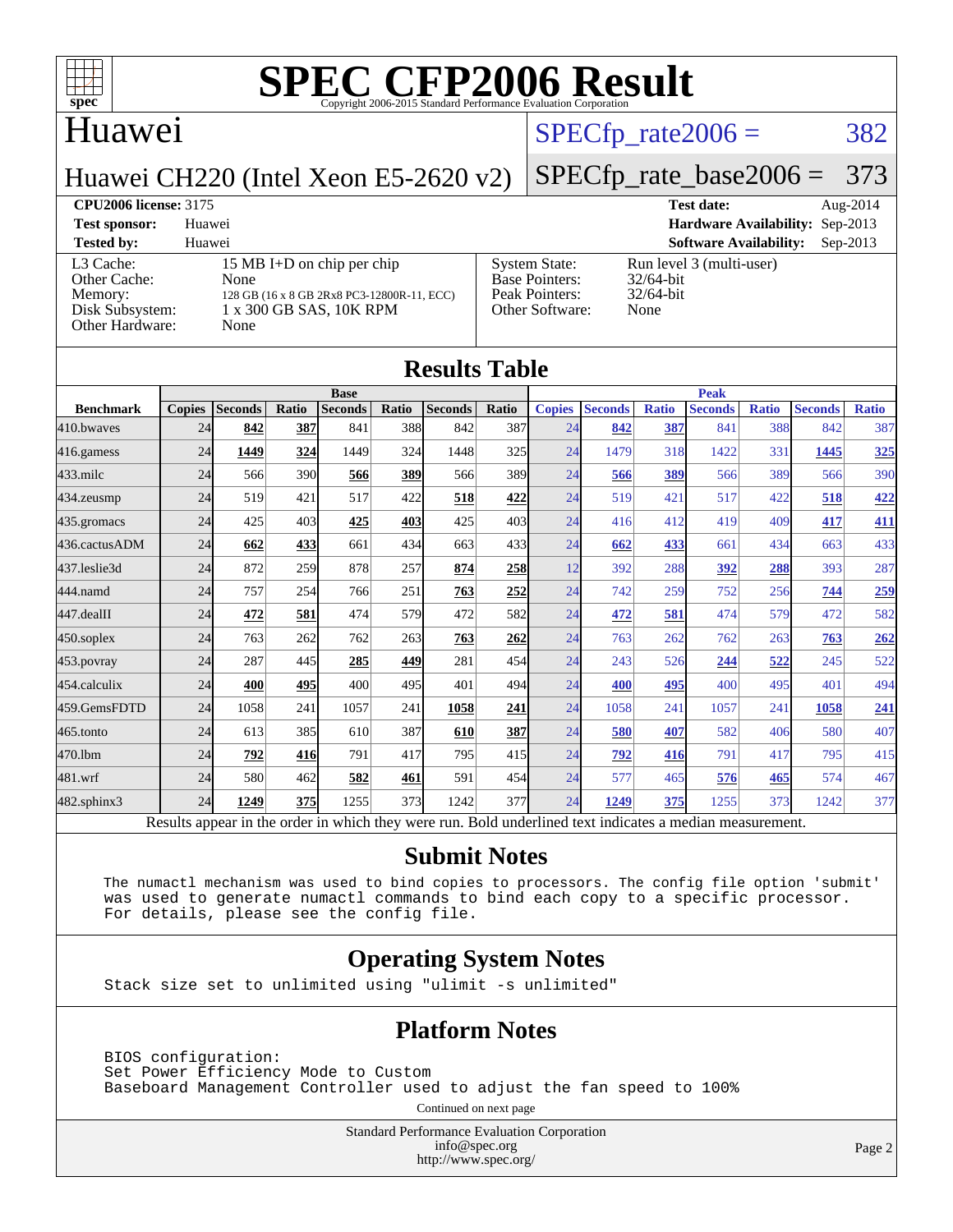

### Huawei

 $SPECTp\_rate2006 = 382$ 

Huawei CH220 (Intel Xeon E5-2620 v2)

[SPECfp\\_rate\\_base2006 =](http://www.spec.org/auto/cpu2006/Docs/result-fields.html#SPECfpratebase2006) 373

**[CPU2006 license:](http://www.spec.org/auto/cpu2006/Docs/result-fields.html#CPU2006license)** 3175 **[Test date:](http://www.spec.org/auto/cpu2006/Docs/result-fields.html#Testdate)** Aug-2014 **[Test sponsor:](http://www.spec.org/auto/cpu2006/Docs/result-fields.html#Testsponsor)** Huawei **[Hardware Availability:](http://www.spec.org/auto/cpu2006/Docs/result-fields.html#HardwareAvailability)** Sep-2013 **[Tested by:](http://www.spec.org/auto/cpu2006/Docs/result-fields.html#Testedby)** Huawei **[Software Availability:](http://www.spec.org/auto/cpu2006/Docs/result-fields.html#SoftwareAvailability)** Sep-2013

### **[Platform Notes \(Continued\)](http://www.spec.org/auto/cpu2006/Docs/result-fields.html#PlatformNotes)**

Standard Performance Evaluation Corporation [info@spec.org](mailto:info@spec.org) Sysinfo program /spec/config/sysinfo.rev6818 \$Rev: 6818 \$ \$Date:: 2012-07-17 #\$ e86d102572650a6e4d596a3cee98f191 running on localhost Mon Aug 18 15:16:57 2014 This section contains SUT (System Under Test) info as seen by some common utilities. To remove or add to this section, see: <http://www.spec.org/cpu2006/Docs/config.html#sysinfo> From /proc/cpuinfo model name : Intel(R) Xeon(R) CPU E5-2620 v2 @ 2.10GHz 2 "physical id"s (chips) 24 "processors" cores, siblings (Caution: counting these is hw and system dependent. The following excerpts from /proc/cpuinfo might not be reliable. Use with caution.) cpu cores : 6 siblings : 12 physical 0: cores 0 1 2 3 4 5 physical 1: cores 0 1 2 3 4 5 cache size : 15360 KB From /proc/meminfo<br>MemTotal: 132103752 kB HugePages\_Total: 0<br>Hugepagesize: 2048 kB Hugepagesize: /usr/bin/lsb\_release -d Red Hat Enterprise Linux Server release 6.5 (Santiago) From /etc/\*release\* /etc/\*version\* redhat-release: Red Hat Enterprise Linux Server release 6.5 (Santiago) system-release: Red Hat Enterprise Linux Server release 6.5 (Santiago) system-release-cpe: cpe:/o:redhat:enterprise\_linux:6server:ga:server uname -a: Linux localhost 2.6.32-431.el6.x86\_64 #1 SMP Sun Nov 10 22:19:54 EST 2013 x86\_64 x86\_64 x86\_64 GNU/Linux run-level 3 Aug 13 19:36 SPEC is set to: /spec Filesystem Type Size Used Avail Use% Mounted on 62G 121G 34% / Additional information from dmidecode: BIOS Insyde Corp. RMIBV629 05/12/2014 Memory: 16x Micron 18JSF1G72PDZ-1G6E 8 GB 1600 MHz 2 rank 8x NO DIMM NO DIMM (End of data from sysinfo program)

<http://www.spec.org/>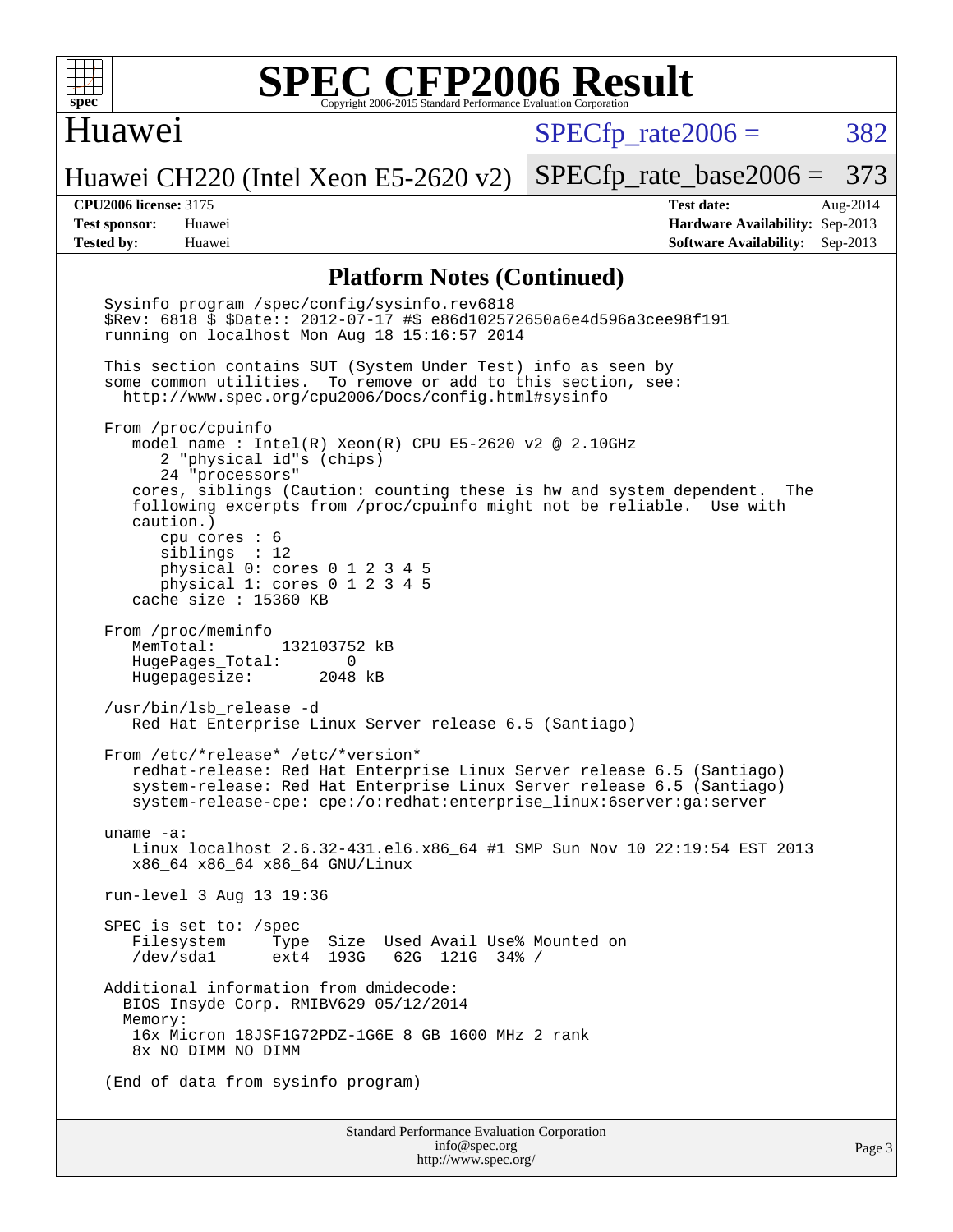

### Huawei

 $SPECTp\_rate2006 = 382$ 

Huawei CH220 (Intel Xeon E5-2620 v2)

**[Test sponsor:](http://www.spec.org/auto/cpu2006/Docs/result-fields.html#Testsponsor)** Huawei **[Hardware Availability:](http://www.spec.org/auto/cpu2006/Docs/result-fields.html#HardwareAvailability)** Sep-2013 **[Tested by:](http://www.spec.org/auto/cpu2006/Docs/result-fields.html#Testedby)** Huawei **[Software Availability:](http://www.spec.org/auto/cpu2006/Docs/result-fields.html#SoftwareAvailability)** Sep-2013

[SPECfp\\_rate\\_base2006 =](http://www.spec.org/auto/cpu2006/Docs/result-fields.html#SPECfpratebase2006) 373 **[CPU2006 license:](http://www.spec.org/auto/cpu2006/Docs/result-fields.html#CPU2006license)** 3175 **[Test date:](http://www.spec.org/auto/cpu2006/Docs/result-fields.html#Testdate)** Aug-2014

**[General Notes](http://www.spec.org/auto/cpu2006/Docs/result-fields.html#GeneralNotes)**

Environment variables set by runspec before the start of the run: LD LIBRARY PATH = "/spec/libs/32:/spec/libs/64:/spec/sh"

 Binaries compiled on a system with 1x Core i7-860 CPU + 8GB memory using RedHat EL 6.4 Transparent Huge Pages enabled with: echo always > /sys/kernel/mm/redhat\_transparent\_hugepage/enabled Filesystem page cache cleared with: echo 1> /proc/sys/vm/drop\_caches runspec command invoked through numactl i.e.: numactl --interleave=all runspec <etc>

**[Base Compiler Invocation](http://www.spec.org/auto/cpu2006/Docs/result-fields.html#BaseCompilerInvocation)**

[C benchmarks](http://www.spec.org/auto/cpu2006/Docs/result-fields.html#Cbenchmarks):  $\text{icc}$   $-\text{m64}$ 

[C++ benchmarks:](http://www.spec.org/auto/cpu2006/Docs/result-fields.html#CXXbenchmarks) [icpc -m64](http://www.spec.org/cpu2006/results/res2014q3/cpu2006-20140829-31090.flags.html#user_CXXbase_intel_icpc_64bit_bedb90c1146cab66620883ef4f41a67e)

[Fortran benchmarks](http://www.spec.org/auto/cpu2006/Docs/result-fields.html#Fortranbenchmarks): [ifort -m64](http://www.spec.org/cpu2006/results/res2014q3/cpu2006-20140829-31090.flags.html#user_FCbase_intel_ifort_64bit_ee9d0fb25645d0210d97eb0527dcc06e)

[Benchmarks using both Fortran and C](http://www.spec.org/auto/cpu2006/Docs/result-fields.html#BenchmarksusingbothFortranandC): [icc -m64](http://www.spec.org/cpu2006/results/res2014q3/cpu2006-20140829-31090.flags.html#user_CC_FCbase_intel_icc_64bit_0b7121f5ab7cfabee23d88897260401c) [ifort -m64](http://www.spec.org/cpu2006/results/res2014q3/cpu2006-20140829-31090.flags.html#user_CC_FCbase_intel_ifort_64bit_ee9d0fb25645d0210d97eb0527dcc06e)

### **[Base Portability Flags](http://www.spec.org/auto/cpu2006/Docs/result-fields.html#BasePortabilityFlags)**

| 410.bwaves: -DSPEC CPU LP64                 |                                                                |
|---------------------------------------------|----------------------------------------------------------------|
| 416.gamess: -DSPEC_CPU_LP64                 |                                                                |
| 433.milc: -DSPEC CPU LP64                   |                                                                |
| 434.zeusmp: - DSPEC_CPU_LP64                |                                                                |
| 435.gromacs: -DSPEC_CPU_LP64 -nofor_main    |                                                                |
| 436.cactusADM: -DSPEC CPU LP64 -nofor main  |                                                                |
| 437.leslie3d: -DSPEC CPU LP64               |                                                                |
| 444.namd: -DSPEC CPU LP64                   |                                                                |
| 447.dealII: -DSPEC CPU LP64                 |                                                                |
| 450.soplex: - DSPEC CPU LP64                |                                                                |
| 453.povray: -DSPEC_CPU_LP64                 |                                                                |
| 454.calculix: - DSPEC CPU LP64 - nofor main |                                                                |
| 459. GemsFDTD: - DSPEC CPU LP64             |                                                                |
| 465.tonto: - DSPEC CPU LP64                 |                                                                |
| 470.1bm: - DSPEC CPU LP64                   |                                                                |
|                                             | 481.wrf: -DSPEC CPU_LP64 -DSPEC_CPU_CASE_FLAG -DSPEC_CPU_LINUX |
| 482.sphinx3: -DSPEC_CPU_LP64                |                                                                |
|                                             |                                                                |

| <b>Standard Performance Evaluation Corporation</b> |
|----------------------------------------------------|
| info@spec.org                                      |
| http://www.spec.org/                               |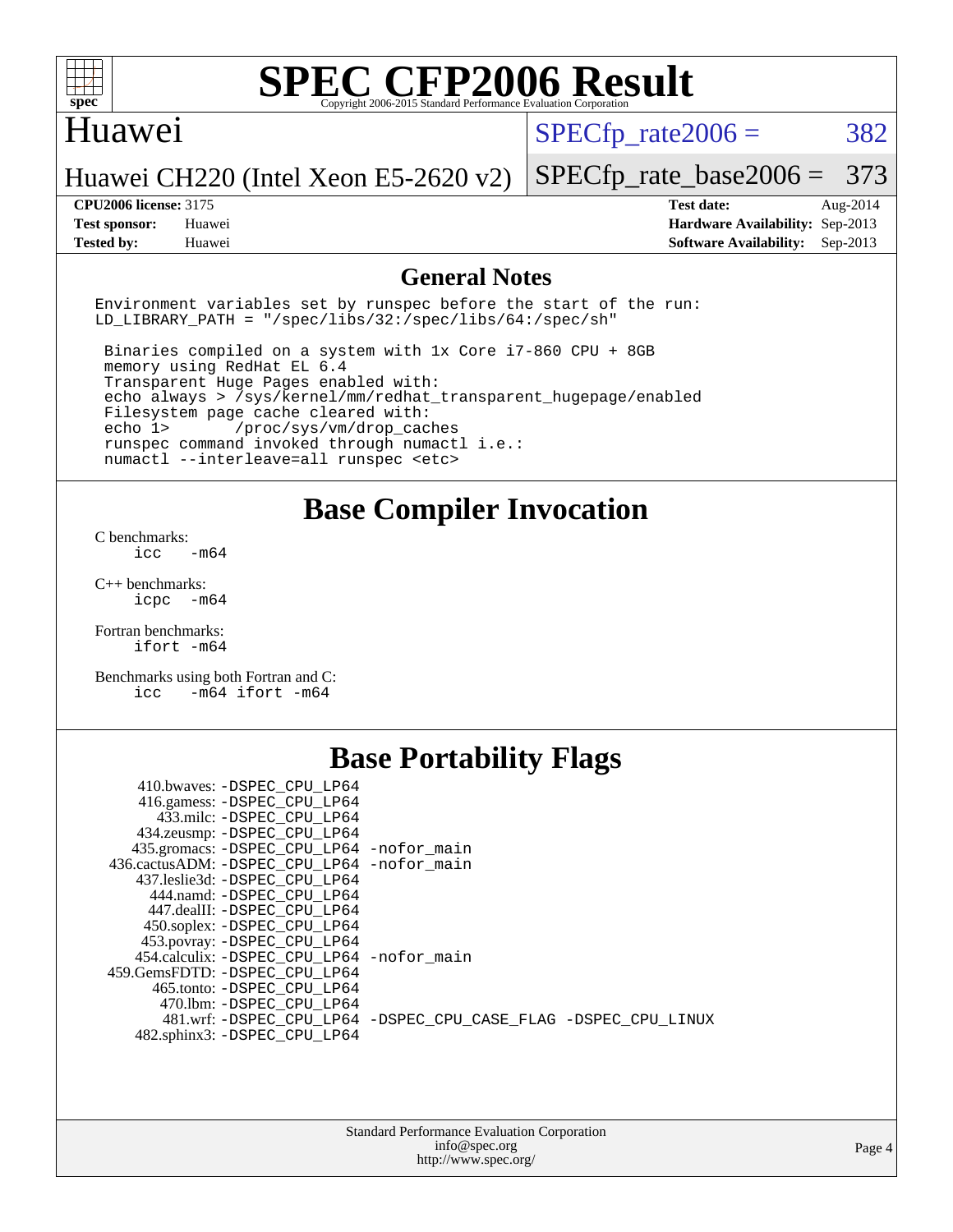

### Huawei

 $SPECTp\_rate2006 = 382$ 

Huawei CH220 (Intel Xeon E5-2620 v2)

**[Tested by:](http://www.spec.org/auto/cpu2006/Docs/result-fields.html#Testedby)** Huawei **[Software Availability:](http://www.spec.org/auto/cpu2006/Docs/result-fields.html#SoftwareAvailability)** Sep-2013

[SPECfp\\_rate\\_base2006 =](http://www.spec.org/auto/cpu2006/Docs/result-fields.html#SPECfpratebase2006) 373 **[CPU2006 license:](http://www.spec.org/auto/cpu2006/Docs/result-fields.html#CPU2006license)** 3175 **[Test date:](http://www.spec.org/auto/cpu2006/Docs/result-fields.html#Testdate)** Aug-2014 **[Test sponsor:](http://www.spec.org/auto/cpu2006/Docs/result-fields.html#Testsponsor)** Huawei **[Hardware Availability:](http://www.spec.org/auto/cpu2006/Docs/result-fields.html#HardwareAvailability)** Sep-2013

## **[Base Optimization Flags](http://www.spec.org/auto/cpu2006/Docs/result-fields.html#BaseOptimizationFlags)**

[C benchmarks](http://www.spec.org/auto/cpu2006/Docs/result-fields.html#Cbenchmarks):

[-xAVX](http://www.spec.org/cpu2006/results/res2014q3/cpu2006-20140829-31090.flags.html#user_CCbase_f-xAVX) [-ipo](http://www.spec.org/cpu2006/results/res2014q3/cpu2006-20140829-31090.flags.html#user_CCbase_f-ipo) [-O3](http://www.spec.org/cpu2006/results/res2014q3/cpu2006-20140829-31090.flags.html#user_CCbase_f-O3) [-no-prec-div](http://www.spec.org/cpu2006/results/res2014q3/cpu2006-20140829-31090.flags.html#user_CCbase_f-no-prec-div) [-opt-prefetch](http://www.spec.org/cpu2006/results/res2014q3/cpu2006-20140829-31090.flags.html#user_CCbase_f-opt-prefetch) [-auto-p32](http://www.spec.org/cpu2006/results/res2014q3/cpu2006-20140829-31090.flags.html#user_CCbase_f-auto-p32) [-ansi-alias](http://www.spec.org/cpu2006/results/res2014q3/cpu2006-20140829-31090.flags.html#user_CCbase_f-ansi-alias) [-opt-mem-layout-trans=3](http://www.spec.org/cpu2006/results/res2014q3/cpu2006-20140829-31090.flags.html#user_CCbase_f-opt-mem-layout-trans_a7b82ad4bd7abf52556d4961a2ae94d5)

[C++ benchmarks:](http://www.spec.org/auto/cpu2006/Docs/result-fields.html#CXXbenchmarks)

[-xAVX](http://www.spec.org/cpu2006/results/res2014q3/cpu2006-20140829-31090.flags.html#user_CXXbase_f-xAVX) [-ipo](http://www.spec.org/cpu2006/results/res2014q3/cpu2006-20140829-31090.flags.html#user_CXXbase_f-ipo) [-O3](http://www.spec.org/cpu2006/results/res2014q3/cpu2006-20140829-31090.flags.html#user_CXXbase_f-O3) [-no-prec-div](http://www.spec.org/cpu2006/results/res2014q3/cpu2006-20140829-31090.flags.html#user_CXXbase_f-no-prec-div) [-opt-prefetch](http://www.spec.org/cpu2006/results/res2014q3/cpu2006-20140829-31090.flags.html#user_CXXbase_f-opt-prefetch) [-auto-p32](http://www.spec.org/cpu2006/results/res2014q3/cpu2006-20140829-31090.flags.html#user_CXXbase_f-auto-p32) [-ansi-alias](http://www.spec.org/cpu2006/results/res2014q3/cpu2006-20140829-31090.flags.html#user_CXXbase_f-ansi-alias) [-opt-mem-layout-trans=3](http://www.spec.org/cpu2006/results/res2014q3/cpu2006-20140829-31090.flags.html#user_CXXbase_f-opt-mem-layout-trans_a7b82ad4bd7abf52556d4961a2ae94d5)

[Fortran benchmarks](http://www.spec.org/auto/cpu2006/Docs/result-fields.html#Fortranbenchmarks): [-xAVX](http://www.spec.org/cpu2006/results/res2014q3/cpu2006-20140829-31090.flags.html#user_FCbase_f-xAVX) [-ipo](http://www.spec.org/cpu2006/results/res2014q3/cpu2006-20140829-31090.flags.html#user_FCbase_f-ipo) [-O3](http://www.spec.org/cpu2006/results/res2014q3/cpu2006-20140829-31090.flags.html#user_FCbase_f-O3) [-no-prec-div](http://www.spec.org/cpu2006/results/res2014q3/cpu2006-20140829-31090.flags.html#user_FCbase_f-no-prec-div) [-opt-prefetch](http://www.spec.org/cpu2006/results/res2014q3/cpu2006-20140829-31090.flags.html#user_FCbase_f-opt-prefetch)

[Benchmarks using both Fortran and C](http://www.spec.org/auto/cpu2006/Docs/result-fields.html#BenchmarksusingbothFortranandC):

[-xAVX](http://www.spec.org/cpu2006/results/res2014q3/cpu2006-20140829-31090.flags.html#user_CC_FCbase_f-xAVX) [-ipo](http://www.spec.org/cpu2006/results/res2014q3/cpu2006-20140829-31090.flags.html#user_CC_FCbase_f-ipo) [-O3](http://www.spec.org/cpu2006/results/res2014q3/cpu2006-20140829-31090.flags.html#user_CC_FCbase_f-O3) [-no-prec-div](http://www.spec.org/cpu2006/results/res2014q3/cpu2006-20140829-31090.flags.html#user_CC_FCbase_f-no-prec-div) [-opt-prefetch](http://www.spec.org/cpu2006/results/res2014q3/cpu2006-20140829-31090.flags.html#user_CC_FCbase_f-opt-prefetch) [-auto-p32](http://www.spec.org/cpu2006/results/res2014q3/cpu2006-20140829-31090.flags.html#user_CC_FCbase_f-auto-p32) [-ansi-alias](http://www.spec.org/cpu2006/results/res2014q3/cpu2006-20140829-31090.flags.html#user_CC_FCbase_f-ansi-alias) [-opt-mem-layout-trans=3](http://www.spec.org/cpu2006/results/res2014q3/cpu2006-20140829-31090.flags.html#user_CC_FCbase_f-opt-mem-layout-trans_a7b82ad4bd7abf52556d4961a2ae94d5)

### **[Peak Compiler Invocation](http://www.spec.org/auto/cpu2006/Docs/result-fields.html#PeakCompilerInvocation)**

[C benchmarks](http://www.spec.org/auto/cpu2006/Docs/result-fields.html#Cbenchmarks):  $\text{icc}$  -m64

[C++ benchmarks:](http://www.spec.org/auto/cpu2006/Docs/result-fields.html#CXXbenchmarks) [icpc -m64](http://www.spec.org/cpu2006/results/res2014q3/cpu2006-20140829-31090.flags.html#user_CXXpeak_intel_icpc_64bit_bedb90c1146cab66620883ef4f41a67e)

[Fortran benchmarks](http://www.spec.org/auto/cpu2006/Docs/result-fields.html#Fortranbenchmarks): [ifort -m64](http://www.spec.org/cpu2006/results/res2014q3/cpu2006-20140829-31090.flags.html#user_FCpeak_intel_ifort_64bit_ee9d0fb25645d0210d97eb0527dcc06e)

[Benchmarks using both Fortran and C](http://www.spec.org/auto/cpu2006/Docs/result-fields.html#BenchmarksusingbothFortranandC): [icc -m64](http://www.spec.org/cpu2006/results/res2014q3/cpu2006-20140829-31090.flags.html#user_CC_FCpeak_intel_icc_64bit_0b7121f5ab7cfabee23d88897260401c) [ifort -m64](http://www.spec.org/cpu2006/results/res2014q3/cpu2006-20140829-31090.flags.html#user_CC_FCpeak_intel_ifort_64bit_ee9d0fb25645d0210d97eb0527dcc06e)

### **[Peak Portability Flags](http://www.spec.org/auto/cpu2006/Docs/result-fields.html#PeakPortabilityFlags)**

Same as Base Portability Flags

## **[Peak Optimization Flags](http://www.spec.org/auto/cpu2006/Docs/result-fields.html#PeakOptimizationFlags)**

[C benchmarks](http://www.spec.org/auto/cpu2006/Docs/result-fields.html#Cbenchmarks):

 433.milc: [-xAVX](http://www.spec.org/cpu2006/results/res2014q3/cpu2006-20140829-31090.flags.html#user_peakPASS2_CFLAGSPASS2_LDFLAGS433_milc_f-xAVX)(pass 2) [-prof-gen](http://www.spec.org/cpu2006/results/res2014q3/cpu2006-20140829-31090.flags.html#user_peakPASS1_CFLAGSPASS1_LDFLAGS433_milc_prof_gen_e43856698f6ca7b7e442dfd80e94a8fc)(pass 1) [-ipo](http://www.spec.org/cpu2006/results/res2014q3/cpu2006-20140829-31090.flags.html#user_peakPASS2_CFLAGSPASS2_LDFLAGS433_milc_f-ipo)(pass 2) [-O3](http://www.spec.org/cpu2006/results/res2014q3/cpu2006-20140829-31090.flags.html#user_peakPASS2_CFLAGSPASS2_LDFLAGS433_milc_f-O3)(pass 2) [-no-prec-div](http://www.spec.org/cpu2006/results/res2014q3/cpu2006-20140829-31090.flags.html#user_peakPASS2_CFLAGSPASS2_LDFLAGS433_milc_f-no-prec-div)(pass 2) [-opt-mem-layout-trans=3](http://www.spec.org/cpu2006/results/res2014q3/cpu2006-20140829-31090.flags.html#user_peakPASS2_CFLAGS433_milc_f-opt-mem-layout-trans_a7b82ad4bd7abf52556d4961a2ae94d5)(pass 2) [-prof-use](http://www.spec.org/cpu2006/results/res2014q3/cpu2006-20140829-31090.flags.html#user_peakPASS2_CFLAGSPASS2_LDFLAGS433_milc_prof_use_bccf7792157ff70d64e32fe3e1250b55)(pass 2) [-auto-ilp32](http://www.spec.org/cpu2006/results/res2014q3/cpu2006-20140829-31090.flags.html#user_peakCOPTIMIZE433_milc_f-auto-ilp32)

 $470$ .lbm: basepeak = yes

Continued on next page

Standard Performance Evaluation Corporation [info@spec.org](mailto:info@spec.org) <http://www.spec.org/>

Page 5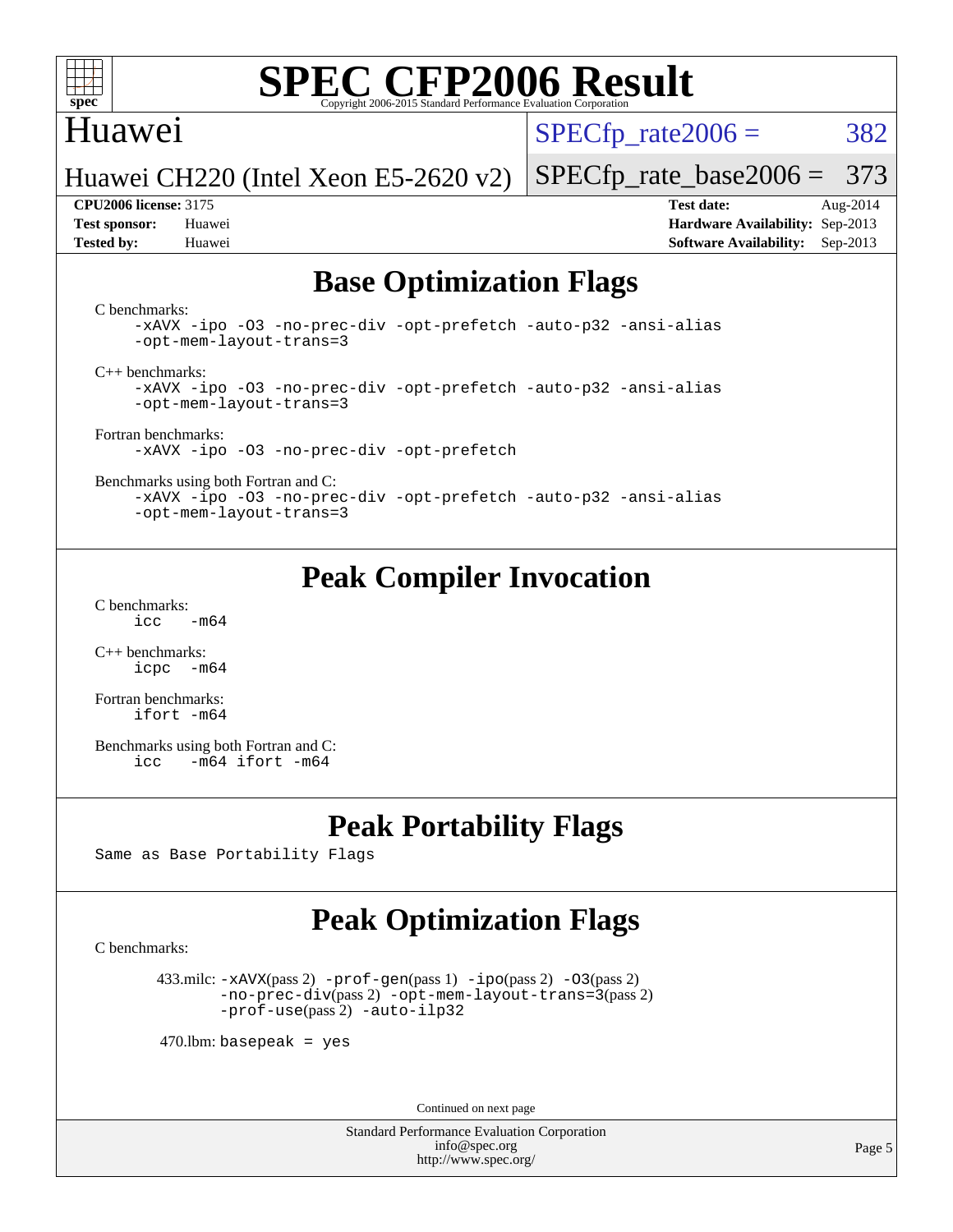

Huawei

 $SPECTp\_rate2006 = 382$ 

Huawei CH220 (Intel Xeon E5-2620 v2) [SPECfp\\_rate\\_base2006 =](http://www.spec.org/auto/cpu2006/Docs/result-fields.html#SPECfpratebase2006) 373

**[CPU2006 license:](http://www.spec.org/auto/cpu2006/Docs/result-fields.html#CPU2006license)** 3175 **[Test date:](http://www.spec.org/auto/cpu2006/Docs/result-fields.html#Testdate)** Aug-2014 **[Test sponsor:](http://www.spec.org/auto/cpu2006/Docs/result-fields.html#Testsponsor)** Huawei **[Hardware Availability:](http://www.spec.org/auto/cpu2006/Docs/result-fields.html#HardwareAvailability)** Sep-2013 **[Tested by:](http://www.spec.org/auto/cpu2006/Docs/result-fields.html#Testedby)** Huawei **[Software Availability:](http://www.spec.org/auto/cpu2006/Docs/result-fields.html#SoftwareAvailability)** Sep-2013

## **[Peak Optimization Flags \(Continued\)](http://www.spec.org/auto/cpu2006/Docs/result-fields.html#PeakOptimizationFlags)**

 $482$ .sphinx $3$ : basepeak = yes

[C++ benchmarks:](http://www.spec.org/auto/cpu2006/Docs/result-fields.html#CXXbenchmarks)

444.namd:  $-x$ AVX(pass 2)  $-p$ rof-gen(pass 1)  $-p$ ipo(pass 2)  $-03$ (pass 2) [-no-prec-div](http://www.spec.org/cpu2006/results/res2014q3/cpu2006-20140829-31090.flags.html#user_peakPASS2_CXXFLAGSPASS2_LDFLAGS444_namd_f-no-prec-div)(pass 2) [-opt-mem-layout-trans=3](http://www.spec.org/cpu2006/results/res2014q3/cpu2006-20140829-31090.flags.html#user_peakPASS2_CXXFLAGS444_namd_f-opt-mem-layout-trans_a7b82ad4bd7abf52556d4961a2ae94d5)(pass 2) [-prof-use](http://www.spec.org/cpu2006/results/res2014q3/cpu2006-20140829-31090.flags.html#user_peakPASS2_CXXFLAGSPASS2_LDFLAGS444_namd_prof_use_bccf7792157ff70d64e32fe3e1250b55)(pass 2) [-fno-alias](http://www.spec.org/cpu2006/results/res2014q3/cpu2006-20140829-31090.flags.html#user_peakCXXOPTIMIZE444_namd_f-no-alias_694e77f6c5a51e658e82ccff53a9e63a) [-auto-ilp32](http://www.spec.org/cpu2006/results/res2014q3/cpu2006-20140829-31090.flags.html#user_peakCXXOPTIMIZE444_namd_f-auto-ilp32) 447.dealII: basepeak = yes 450.soplex: basepeak = yes 453.povray: [-xAVX](http://www.spec.org/cpu2006/results/res2014q3/cpu2006-20140829-31090.flags.html#user_peakPASS2_CXXFLAGSPASS2_LDFLAGS453_povray_f-xAVX)(pass 2) [-prof-gen](http://www.spec.org/cpu2006/results/res2014q3/cpu2006-20140829-31090.flags.html#user_peakPASS1_CXXFLAGSPASS1_LDFLAGS453_povray_prof_gen_e43856698f6ca7b7e442dfd80e94a8fc)(pass 1) [-ipo](http://www.spec.org/cpu2006/results/res2014q3/cpu2006-20140829-31090.flags.html#user_peakPASS2_CXXFLAGSPASS2_LDFLAGS453_povray_f-ipo)(pass 2) [-O3](http://www.spec.org/cpu2006/results/res2014q3/cpu2006-20140829-31090.flags.html#user_peakPASS2_CXXFLAGSPASS2_LDFLAGS453_povray_f-O3)(pass 2) [-no-prec-div](http://www.spec.org/cpu2006/results/res2014q3/cpu2006-20140829-31090.flags.html#user_peakPASS2_CXXFLAGSPASS2_LDFLAGS453_povray_f-no-prec-div)(pass 2) [-opt-mem-layout-trans=3](http://www.spec.org/cpu2006/results/res2014q3/cpu2006-20140829-31090.flags.html#user_peakPASS2_CXXFLAGS453_povray_f-opt-mem-layout-trans_a7b82ad4bd7abf52556d4961a2ae94d5)(pass 2) [-prof-use](http://www.spec.org/cpu2006/results/res2014q3/cpu2006-20140829-31090.flags.html#user_peakPASS2_CXXFLAGSPASS2_LDFLAGS453_povray_prof_use_bccf7792157ff70d64e32fe3e1250b55)(pass 2) [-unroll4](http://www.spec.org/cpu2006/results/res2014q3/cpu2006-20140829-31090.flags.html#user_peakCXXOPTIMIZE453_povray_f-unroll_4e5e4ed65b7fd20bdcd365bec371b81f) [-ansi-alias](http://www.spec.org/cpu2006/results/res2014q3/cpu2006-20140829-31090.flags.html#user_peakCXXOPTIMIZE453_povray_f-ansi-alias) [Fortran benchmarks](http://www.spec.org/auto/cpu2006/Docs/result-fields.html#Fortranbenchmarks):  $410.bwaves: basepeak = yes$  416.gamess: [-xAVX](http://www.spec.org/cpu2006/results/res2014q3/cpu2006-20140829-31090.flags.html#user_peakPASS2_FFLAGSPASS2_LDFLAGS416_gamess_f-xAVX)(pass 2) [-prof-gen](http://www.spec.org/cpu2006/results/res2014q3/cpu2006-20140829-31090.flags.html#user_peakPASS1_FFLAGSPASS1_LDFLAGS416_gamess_prof_gen_e43856698f6ca7b7e442dfd80e94a8fc)(pass 1) [-ipo](http://www.spec.org/cpu2006/results/res2014q3/cpu2006-20140829-31090.flags.html#user_peakPASS2_FFLAGSPASS2_LDFLAGS416_gamess_f-ipo)(pass 2) [-O3](http://www.spec.org/cpu2006/results/res2014q3/cpu2006-20140829-31090.flags.html#user_peakPASS2_FFLAGSPASS2_LDFLAGS416_gamess_f-O3)(pass 2) [-no-prec-div](http://www.spec.org/cpu2006/results/res2014q3/cpu2006-20140829-31090.flags.html#user_peakPASS2_FFLAGSPASS2_LDFLAGS416_gamess_f-no-prec-div)(pass 2) [-prof-use](http://www.spec.org/cpu2006/results/res2014q3/cpu2006-20140829-31090.flags.html#user_peakPASS2_FFLAGSPASS2_LDFLAGS416_gamess_prof_use_bccf7792157ff70d64e32fe3e1250b55)(pass 2) [-unroll2](http://www.spec.org/cpu2006/results/res2014q3/cpu2006-20140829-31090.flags.html#user_peakOPTIMIZE416_gamess_f-unroll_784dae83bebfb236979b41d2422d7ec2) [-inline-level=0](http://www.spec.org/cpu2006/results/res2014q3/cpu2006-20140829-31090.flags.html#user_peakOPTIMIZE416_gamess_f-inline-level_318d07a09274ad25e8d15dbfaa68ba50) [-scalar-rep-](http://www.spec.org/cpu2006/results/res2014q3/cpu2006-20140829-31090.flags.html#user_peakOPTIMIZE416_gamess_f-disablescalarrep_abbcad04450fb118e4809c81d83c8a1d) 434.zeusmp: basepeak = yes 437.leslie3d: [-xAVX](http://www.spec.org/cpu2006/results/res2014q3/cpu2006-20140829-31090.flags.html#user_peakOPTIMIZE437_leslie3d_f-xAVX) [-ipo](http://www.spec.org/cpu2006/results/res2014q3/cpu2006-20140829-31090.flags.html#user_peakOPTIMIZE437_leslie3d_f-ipo) [-O3](http://www.spec.org/cpu2006/results/res2014q3/cpu2006-20140829-31090.flags.html#user_peakOPTIMIZE437_leslie3d_f-O3) [-no-prec-div](http://www.spec.org/cpu2006/results/res2014q3/cpu2006-20140829-31090.flags.html#user_peakOPTIMIZE437_leslie3d_f-no-prec-div) [-opt-prefetch](http://www.spec.org/cpu2006/results/res2014q3/cpu2006-20140829-31090.flags.html#user_peakOPTIMIZE437_leslie3d_f-opt-prefetch) 459.GemsFDTD: basepeak = yes 465.tonto: [-xAVX](http://www.spec.org/cpu2006/results/res2014q3/cpu2006-20140829-31090.flags.html#user_peakPASS2_FFLAGSPASS2_LDFLAGS465_tonto_f-xAVX)(pass 2) [-prof-gen](http://www.spec.org/cpu2006/results/res2014q3/cpu2006-20140829-31090.flags.html#user_peakPASS1_FFLAGSPASS1_LDFLAGS465_tonto_prof_gen_e43856698f6ca7b7e442dfd80e94a8fc)(pass 1) [-ipo](http://www.spec.org/cpu2006/results/res2014q3/cpu2006-20140829-31090.flags.html#user_peakPASS2_FFLAGSPASS2_LDFLAGS465_tonto_f-ipo)(pass 2) [-O3](http://www.spec.org/cpu2006/results/res2014q3/cpu2006-20140829-31090.flags.html#user_peakPASS2_FFLAGSPASS2_LDFLAGS465_tonto_f-O3)(pass 2) [-no-prec-div](http://www.spec.org/cpu2006/results/res2014q3/cpu2006-20140829-31090.flags.html#user_peakPASS2_FFLAGSPASS2_LDFLAGS465_tonto_f-no-prec-div)(pass 2) [-prof-use](http://www.spec.org/cpu2006/results/res2014q3/cpu2006-20140829-31090.flags.html#user_peakPASS2_FFLAGSPASS2_LDFLAGS465_tonto_prof_use_bccf7792157ff70d64e32fe3e1250b55)(pass 2) [-unroll4](http://www.spec.org/cpu2006/results/res2014q3/cpu2006-20140829-31090.flags.html#user_peakOPTIMIZE465_tonto_f-unroll_4e5e4ed65b7fd20bdcd365bec371b81f) [-auto](http://www.spec.org/cpu2006/results/res2014q3/cpu2006-20140829-31090.flags.html#user_peakOPTIMIZE465_tonto_f-auto) [-inline-calloc](http://www.spec.org/cpu2006/results/res2014q3/cpu2006-20140829-31090.flags.html#user_peakOPTIMIZE465_tonto_f-inline-calloc) [-opt-malloc-options=3](http://www.spec.org/cpu2006/results/res2014q3/cpu2006-20140829-31090.flags.html#user_peakOPTIMIZE465_tonto_f-opt-malloc-options_13ab9b803cf986b4ee62f0a5998c2238)

[Benchmarks using both Fortran and C](http://www.spec.org/auto/cpu2006/Docs/result-fields.html#BenchmarksusingbothFortranandC):

 435.gromacs: [-xAVX](http://www.spec.org/cpu2006/results/res2014q3/cpu2006-20140829-31090.flags.html#user_peakPASS2_CFLAGSPASS2_FFLAGSPASS2_LDFLAGS435_gromacs_f-xAVX)(pass 2) [-prof-gen](http://www.spec.org/cpu2006/results/res2014q3/cpu2006-20140829-31090.flags.html#user_peakPASS1_CFLAGSPASS1_FFLAGSPASS1_LDFLAGS435_gromacs_prof_gen_e43856698f6ca7b7e442dfd80e94a8fc)(pass 1) [-ipo](http://www.spec.org/cpu2006/results/res2014q3/cpu2006-20140829-31090.flags.html#user_peakPASS2_CFLAGSPASS2_FFLAGSPASS2_LDFLAGS435_gromacs_f-ipo)(pass 2) [-O3](http://www.spec.org/cpu2006/results/res2014q3/cpu2006-20140829-31090.flags.html#user_peakPASS2_CFLAGSPASS2_FFLAGSPASS2_LDFLAGS435_gromacs_f-O3)(pass 2) [-no-prec-div](http://www.spec.org/cpu2006/results/res2014q3/cpu2006-20140829-31090.flags.html#user_peakPASS2_CFLAGSPASS2_FFLAGSPASS2_LDFLAGS435_gromacs_f-no-prec-div)(pass 2) [-opt-mem-layout-trans=3](http://www.spec.org/cpu2006/results/res2014q3/cpu2006-20140829-31090.flags.html#user_peakPASS2_CFLAGS435_gromacs_f-opt-mem-layout-trans_a7b82ad4bd7abf52556d4961a2ae94d5)(pass 2) [-prof-use](http://www.spec.org/cpu2006/results/res2014q3/cpu2006-20140829-31090.flags.html#user_peakPASS2_CFLAGSPASS2_FFLAGSPASS2_LDFLAGS435_gromacs_prof_use_bccf7792157ff70d64e32fe3e1250b55)(pass 2) [-opt-prefetch](http://www.spec.org/cpu2006/results/res2014q3/cpu2006-20140829-31090.flags.html#user_peakOPTIMIZE435_gromacs_f-opt-prefetch) [-auto-ilp32](http://www.spec.org/cpu2006/results/res2014q3/cpu2006-20140829-31090.flags.html#user_peakCOPTIMIZE435_gromacs_f-auto-ilp32)

436.cactusADM: basepeak = yes

454.calculix: basepeak = yes

481.wrf: [-xAVX](http://www.spec.org/cpu2006/results/res2014q3/cpu2006-20140829-31090.flags.html#user_peakOPTIMIZE481_wrf_f-xAVX) [-ipo](http://www.spec.org/cpu2006/results/res2014q3/cpu2006-20140829-31090.flags.html#user_peakOPTIMIZE481_wrf_f-ipo) [-O3](http://www.spec.org/cpu2006/results/res2014q3/cpu2006-20140829-31090.flags.html#user_peakOPTIMIZE481_wrf_f-O3) [-no-prec-div](http://www.spec.org/cpu2006/results/res2014q3/cpu2006-20140829-31090.flags.html#user_peakOPTIMIZE481_wrf_f-no-prec-div) [-auto-ilp32](http://www.spec.org/cpu2006/results/res2014q3/cpu2006-20140829-31090.flags.html#user_peakCOPTIMIZE481_wrf_f-auto-ilp32)

The flags files that were used to format this result can be browsed at

<http://www.spec.org/cpu2006/flags/Intel-ic14.0-official-linux64.20140128.html> <http://www.spec.org/cpu2006/flags/Huawei-Platform-Settings-V1.0-IVB-RevG.html>

> Standard Performance Evaluation Corporation [info@spec.org](mailto:info@spec.org) <http://www.spec.org/>